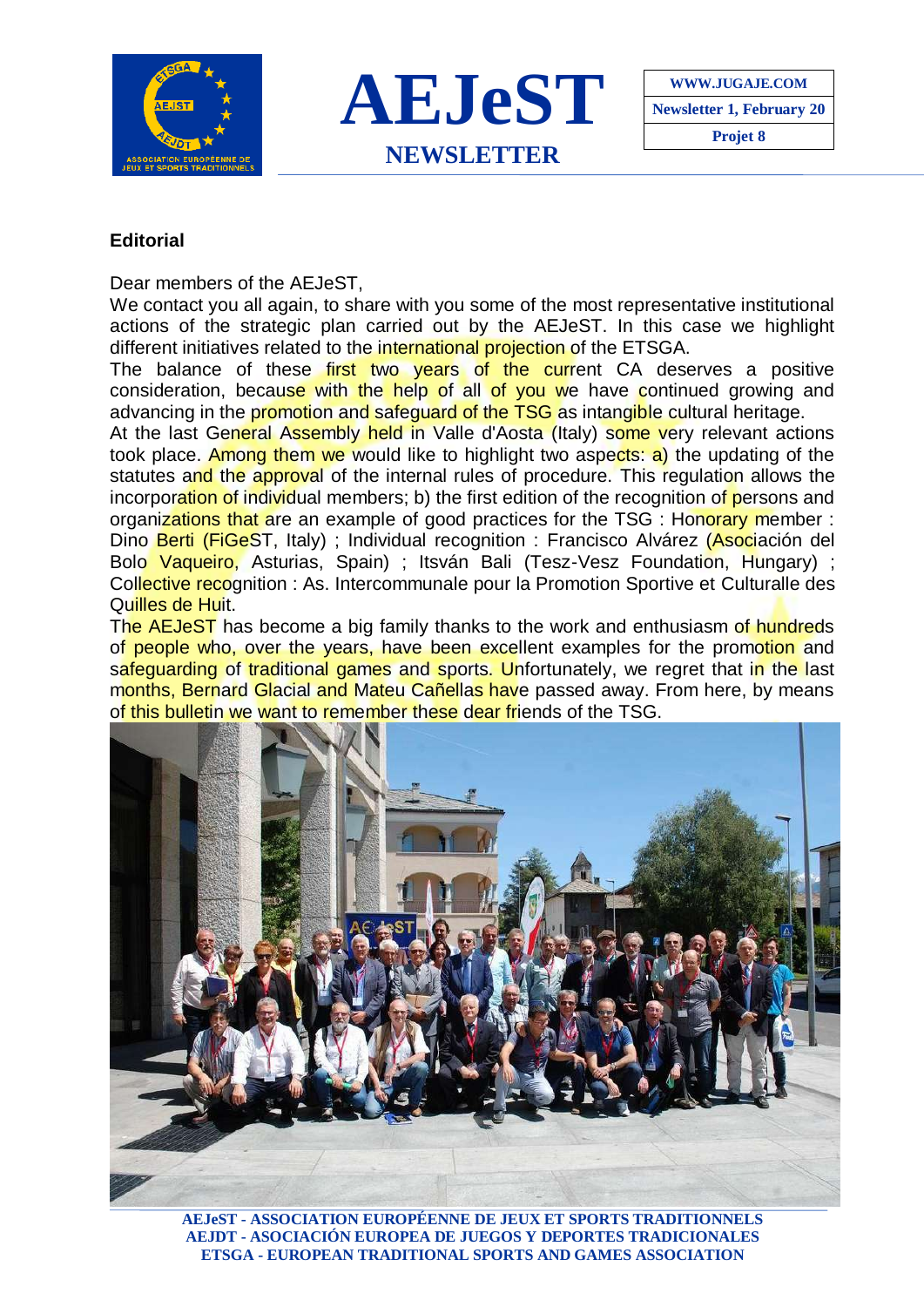



**WWW.JUGAJE.COM Newsletter 1, February 20 Projet 8**

# **ACTIVITIES AEJeST**

#### **2nd Meeting of UNESCO-Listed Martial Arts Promotion Committee**

From  $27<sup>th</sup>$  August to  $2<sup>nd</sup>$  September Pere Lavega president of AEJeST has attended the 2nd Meeting of UNESCO-Listed Martial Arts Promotion Committee. This meeting has been held in Chungju in South Korea. The conference was given the title: Political guidelines and UNESCO for the safeguarding of traditional games and sports. Challenges for the next years.



#### **AEJeST in Madagascar**

P<mark>ere Laveg</mark>a president of AEJeST<br>pa<mark>rticipates</mark> in the First Regional participates in the First Regional Conference of African Ministers on the Implementation of the Kazan Action Plan (KAP) in Africa, in Antananarivo, Madagascar (10-13 September 2019).



### **17th edition of Tocatì in Verona**

Several delegations of AEJeST were present at the 17th edition of Tocatì in Verona from 12 to 16 September 2019.

The French Brittany was the invited region. Representatives from France: Brittany:Falsab, French Basque Country Iparraldeko Jokom eta Herri Kirol Federakuntza: Croatia: Istria: Istrie pljockarski Savez; Italy: Fent-FIGEST (Aosta), AGA (Verona), Belgium: Flanders: Sportimonium; Spain: Catalonia: INEFC. were present. Also present were ITSGA President Guy Jaouen and AEJeST President Pere Lavega.

[http://jugaje.com/wp/17th-edition-of-tocati](http://jugaje.com/wp/17th-edition-of-tocati-in-verona/?lang=en)[in-verona/?lang=en](http://jugaje.com/wp/17th-edition-of-tocati-in-verona/?lang=en)



**2 nd International congress: Games in History**

Between 8 and 10 November, the "**II International Congress: Games in History**" was held in Castellón de la Plana and Sant Mateu, Spain. In this edition, the Congress focused on diversity in school play and leisure time.

[http://jugaje.com/wp/2nd-international](http://jugaje.com/wp/2nd-international-congress-games-in-history/?lang=en)[congress-games-in-history/?lang=en](http://jugaje.com/wp/2nd-international-congress-games-in-history/?lang=en)



**AEJeST - ASSOCIATION EUROPÉENNE DE JEUX ET SPORTS TRADITIONNELS AEJDT - ASOCIACIÓN EUROPEA DE JUEGOS Y DEPORTES TRADICIONALES ETSGA - EUROPEAN TRADITIONAL SPORTS AND GAMES ASSOCIATION**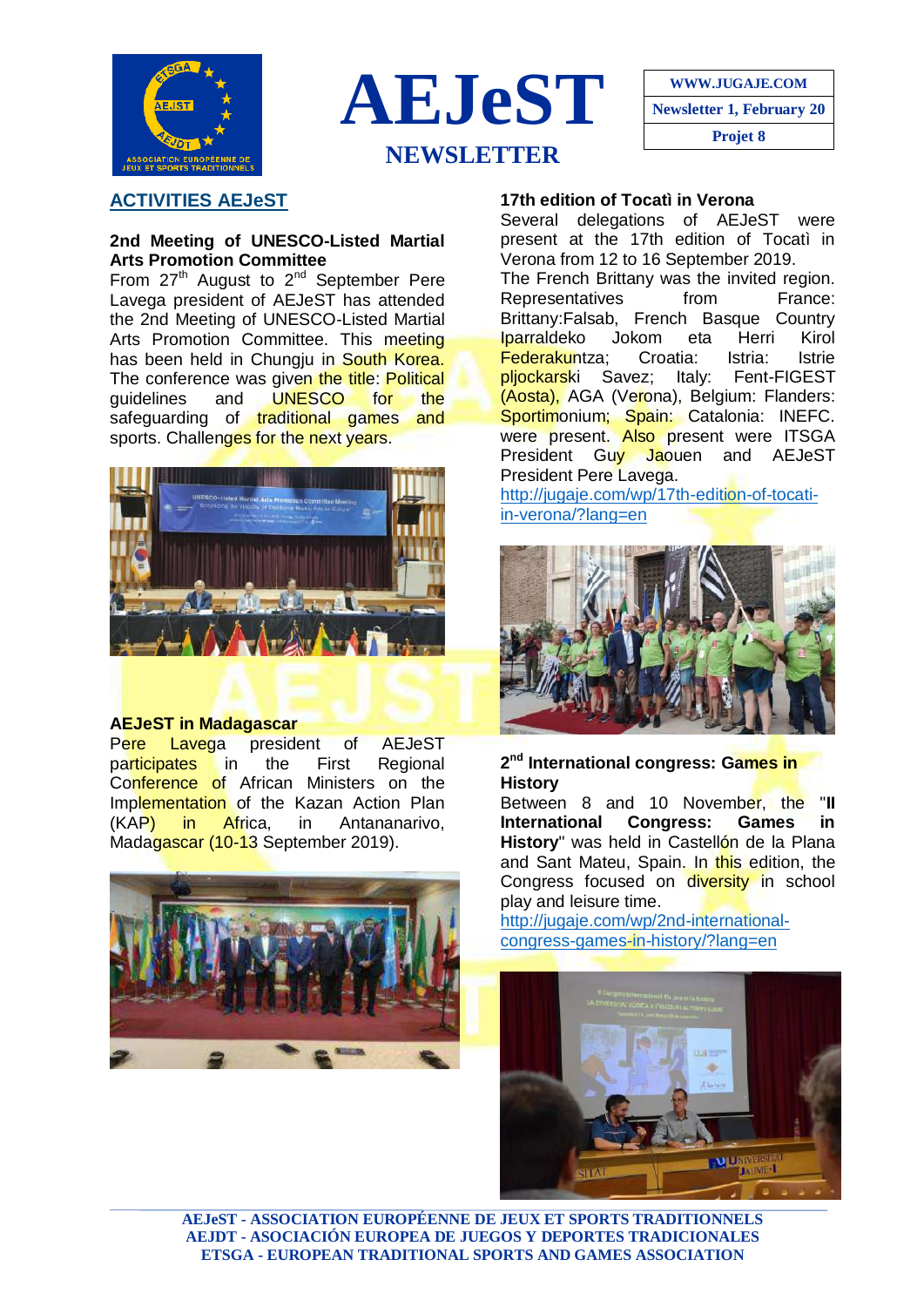





#### **Pere Lavega and Pierre Parlebas have just participated in the Round Table organized by UNESCO**

Pere Lavega President of AEJeST and Pierre Parlebas member of AEJeST have just participated in the Round Table organized by UNESCO in the context of the 40th Session of the General Conference (14-15 November 2019), in Paris. Heritage and Diplomacy through the safeguarding and promotion of traditional African sports and games (TSG).



#### **AEJeST re-accredited by UNESCO**,

AEJeST has been re-accredited by UNESCO, Intangible Cultural Heritage Section (ICH) as an NGO, for the next 4 years.

[http://jugaje.com/wp/aejest-re-accredited](http://jugaje.com/wp/aejest-re-accredited-by-unesco-intangible-cultural-heritage-section-ich/?lang=en)[by-unesco-intangible-cultural-heritage](http://jugaje.com/wp/aejest-re-accredited-by-unesco-intangible-cultural-heritage-section-ich/?lang=en)[section-ich/?lang=en](http://jugaje.com/wp/aejest-re-accredited-by-unesco-intangible-cultural-heritage-section-ich/?lang=en)

#### **AEJeST's Administration Council Winter Meeting**

From December 5 to 8 the *Cia. De Jocs l'Anònima* hosted the AEJeST Administration Council meeting in Berga (Barcelona). The meeting, which allowed us to discuss aspects related to the current projects, was very positive. [http://jugaje.com/wp/aejest-winter-](http://jugaje.com/wp/aejest-winter-meeting/?lang=en)

[meeting/?lang=en](http://jugaje.com/wp/aejest-winter-meeting/?lang=en)



#### **Rencontre Internationale des jeux et sports du patrimoine pour les personnes agées**

The Association Internationale des Jeux et Sports Traditionnels (ITSGA), the Association Africaine des Jeux et Sports Traditionnels (AAJST), together with the Association tunisienne de sauvegarde des TSG organized in Mannouba, Tunisia, from 10 to 14 December 2019, the 7th edition of Rencontres internationales sur les Jeux et sports traditionnels, with the theme "Jouons pour vivre ensemble".

[http://jugaje.com/wp/rencontre](http://jugaje.com/wp/rencontre-internationale-des-jeux-et-sports-du-patrimoine-pour-les-personnes-agees/?lang=en)[internationale-des-jeux-et-sports-du](http://jugaje.com/wp/rencontre-internationale-des-jeux-et-sports-du-patrimoine-pour-les-personnes-agees/?lang=en)[patrimoine-pour-les-personnes](http://jugaje.com/wp/rencontre-internationale-des-jeux-et-sports-du-patrimoine-pour-les-personnes-agees/?lang=en)[agees/?lang=en](http://jugaje.com/wp/rencontre-internationale-des-jeux-et-sports-du-patrimoine-pour-les-personnes-agees/?lang=en)